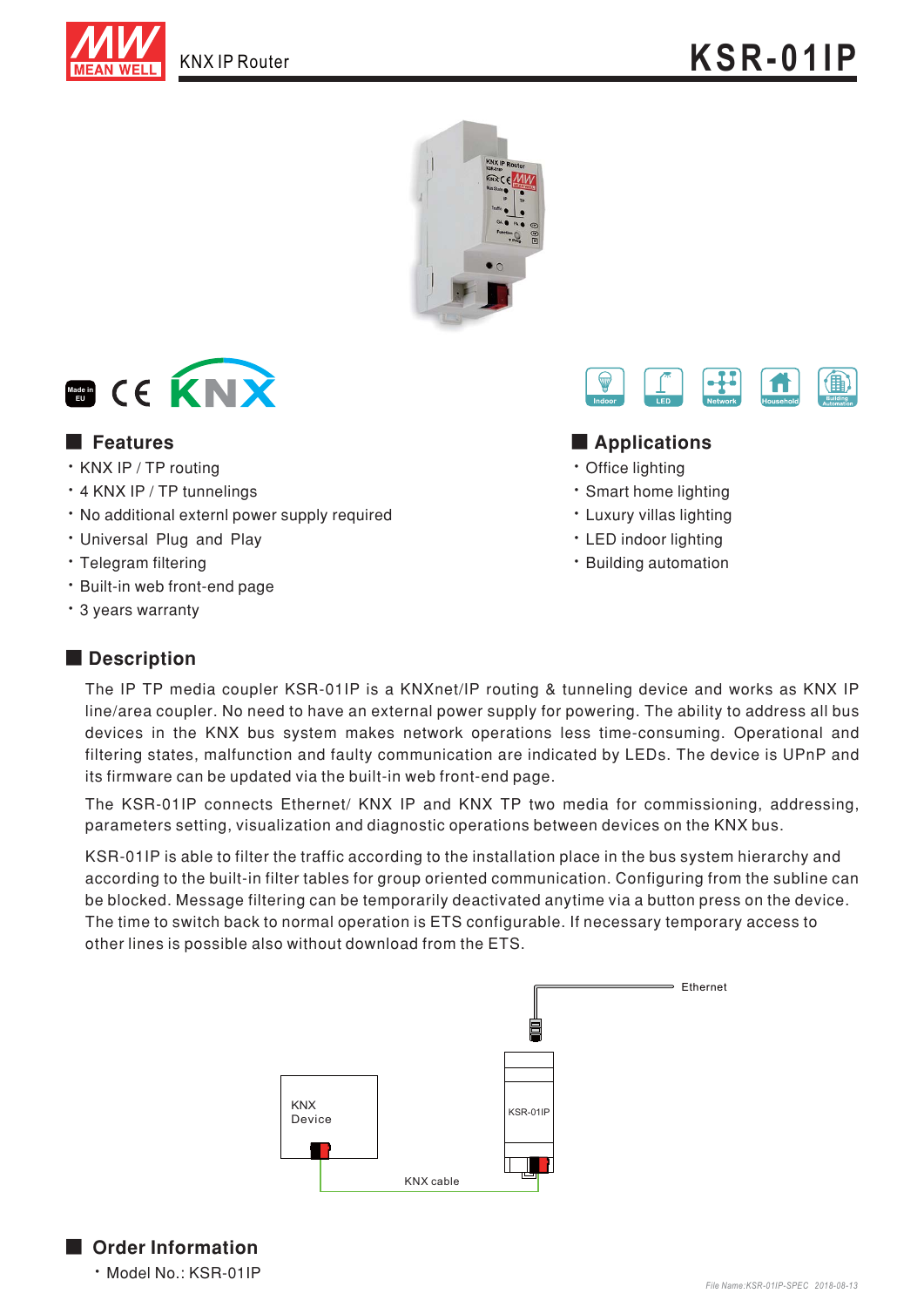

#### **SPECIFICATION**

| <b>MODEL</b>                      |                                             | <b>KSR-01IP</b>                                     |
|-----------------------------------|---------------------------------------------|-----------------------------------------------------|
| <b>OUTPUT</b>                     | <b>PROGRAMMING INTERFACE   KNX Protocol</b> |                                                     |
|                                   | <b>LED INDICATOR</b>                        | Various color see mechnical specification part      |
| <b>INPUT</b>                      | <b>COMM. INTERFACE</b>                      | RJ45 Ethernet connector                             |
|                                   | <b>POWER SUPPLY</b>                         | 21~30VDC(KNX TP bus)                                |
|                                   | <b>CURRENT CONSUMPTION</b>                  | <20mA(KNXTP bus)                                    |
|                                   | <b>WORKING TEMP.</b>                        | $-5 \sim +45^{\circ}$ C                             |
|                                   | <b>WORKING HUMIDITY</b>                     | 20 ~ 90% RH non-condensing                          |
|                                   | ENVIRONMENT STORAGE TEMP., HUMIDITY         | $-20 \sim +60^{\circ}$ C, 5 ~ 93% RH non-condensing |
|                                   | <b>POLLUTION DEGREE</b>                     | 2 according to IEC60664-1                           |
|                                   | <b>PROTECTION TYPE</b>                      | IP20 according to IEC60529                          |
| <b>SAFETY &amp;</b><br><b>EMC</b> | <b>SAFETY STANDARDS</b>                     | Compliance to EN50428; EN62479; EN60950-1           |
|                                   | <b>KNX STANDARDS</b>                        | ISO/IEC 14543-3, EN50090, EN13321-1                 |
|                                   | <b>EMC EMISSION</b>                         | Compliance to EN50491-5, EN61000-3-3                |
|                                   | <b>EMC IMMUNITY</b>                         | Compliance to EN61000-4-2,3,4,5,6,11                |
| <b>OTHERS</b>                     | <b>MTBF</b>                                 | 100K hrs min.                                       |
|                                   | <b>DIMENSION</b>                            | 36*90*71mm (W*H*D)                                  |
|                                   | <b>DIN RAIL MOUNTING</b>                    | 35 mm rail; 2 units wide                            |
|                                   | <b>PACKING</b>                              | 0.070Kg; 5pcs/0.45Kg                                |